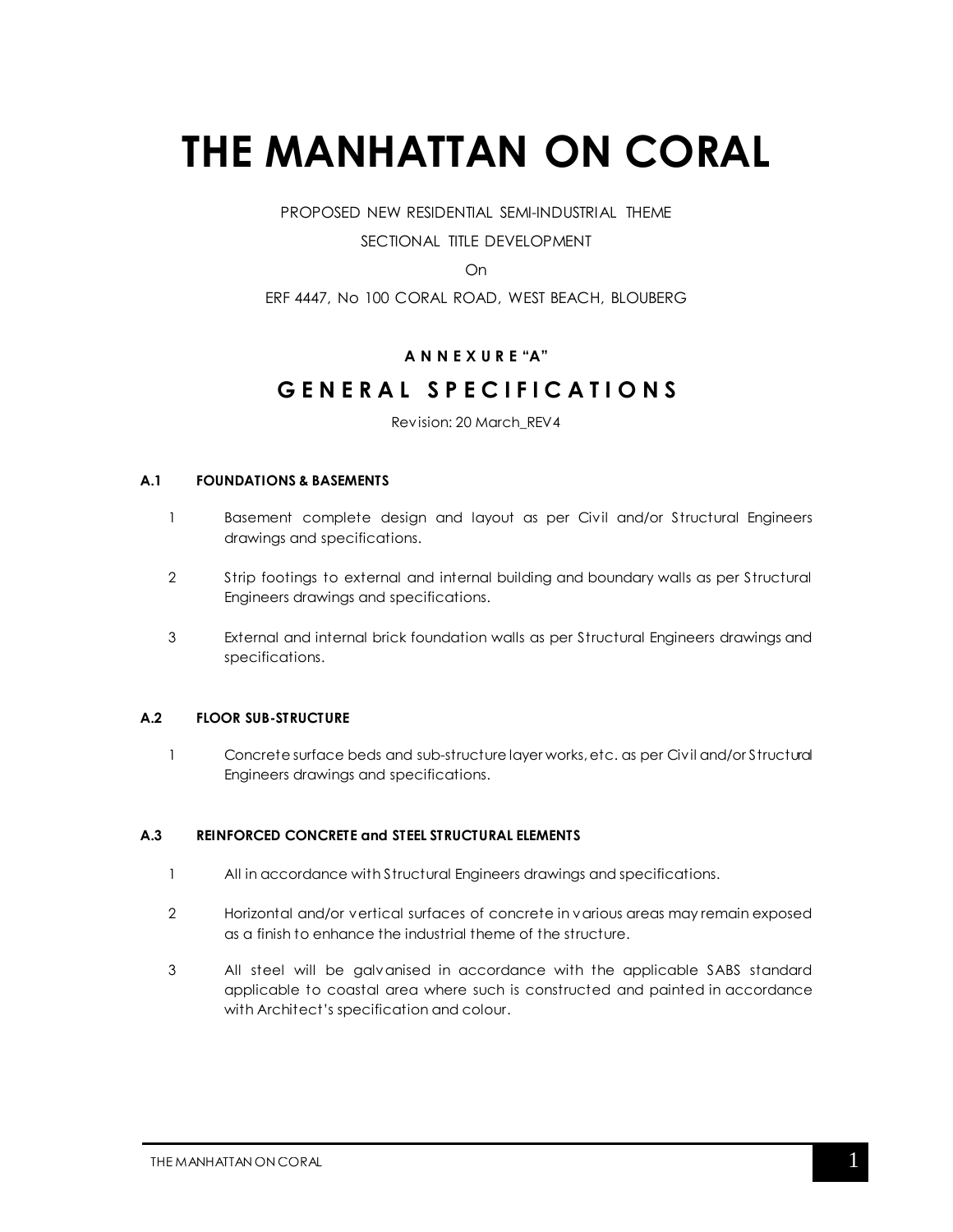#### **A.4 SUPERSTRUCTURE BRICKWORK**

- 1 External cavity walls with crimped ties (approx. 5/m2) of 7 and/or 14Mpa clay maxi/standard bricks or combination as per Structural Engineers drawings and specifications, with and including galvanised wire brick reinforcement, plastic DPC waterproofing around reveals of all door and window frames in external girth, etc in accordance with SABS requirements.
- 2 Internal walls, either half brick division or one brick load bearing walls of 7 and/or 14Mpa clay/cement maxi/normal bricks or combination as per Structural Engineers drawings and specifications with galvanised wire brick reinforcement as per item A.4.1 above.
- 3 Reinforced pre-cast pre-stressed lintels over window openings equal or exceeding 900mm wide. Lintels may remain exposed as a finish to enhance the industrial theme of the structure.
- 4 Alternatively, brick lintels/soffit support may be constructed in lieu of item A.4.3 above in accordance with Engineers details and/or SABS requirements.

# **A.5 WALL FINISHES**

- 1 External walls, reveals and cills:
	- One coat cement plaster and exterior quality painted finish in isolated panels in accordance with manufacturers specifications, and/or,
	- Exposed fair face clay brick with flush mortar joints as a finish to enhance the industrial theme of the structure.
	- All surfaces of exposed brick and concrete wall surfaces will be cleaned of any projecting water slush drips and mortar.
- 2 Internal walls, reveals and cills (Communal areas and Apartments):
	- One coat cement plaster and exterior quality painted finish in isolated panels and/or complete wall sections of washable PVA or similar approved in accordance with manufacturers specifications, and/or
	- Exposed fair face clay brick with flush mortar joints as a finish to enhance the industrial theme of the structure.
	- All surfaces of exposed brick and concrete wall surfaces will be cleaned of any projecting water slush drips and mortar.
- 3 Internal wall tiles to bathrooms and kitchens will vary in heights and will be to a square pattern of developer's range.
- 4 No pelmets will be provided. Single curtain tracks to kitchen window/s and double curtain tracks remaining windows and girth patio doors.
	- Generally skirting to all areas, rooms, bathrooms, etc. will be either, softwood feature moulded of approximately 100mm high nailed to walls and painted/spray painted gloss enamel paint or stained in accordance with manufacturers specification, or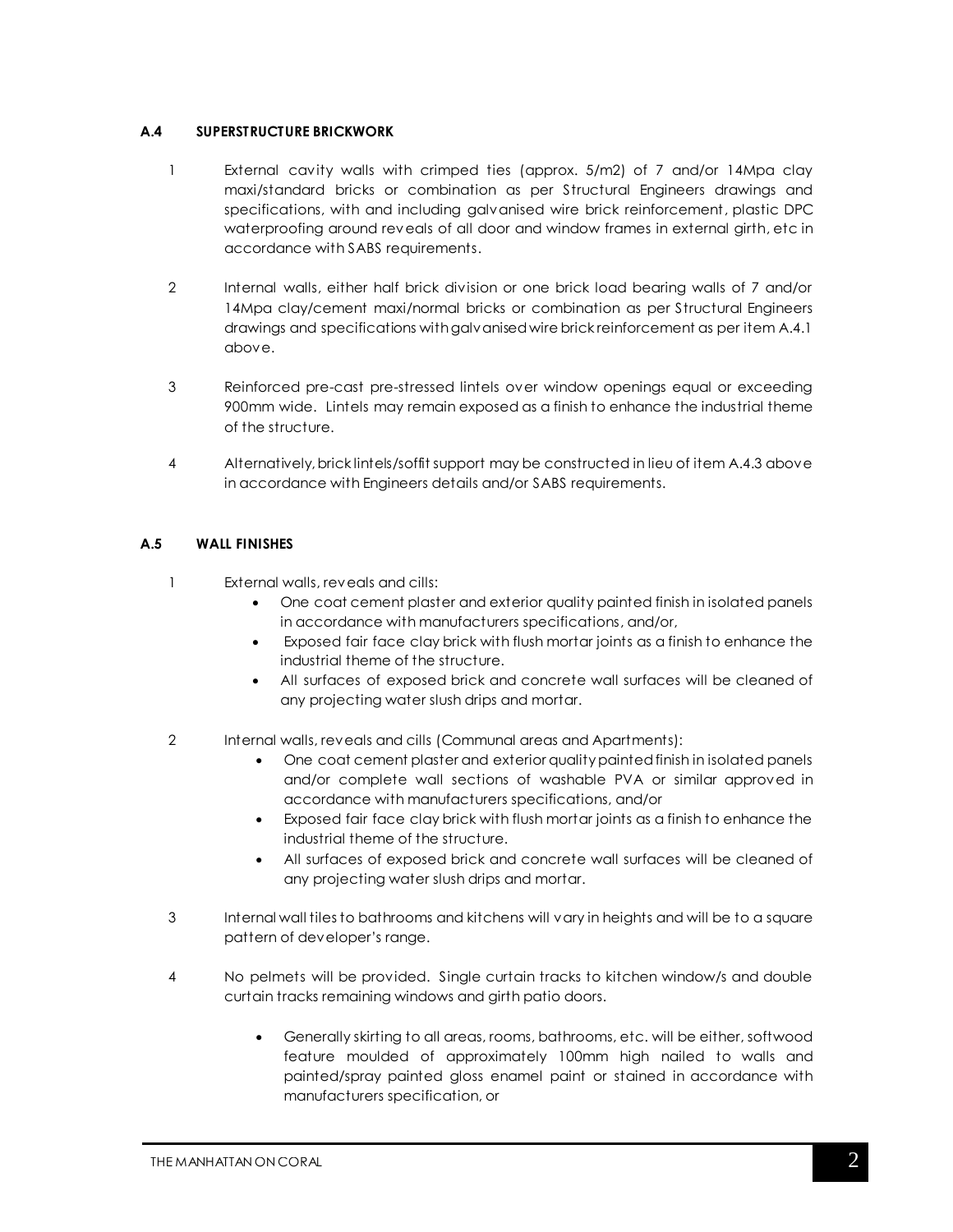- Neatly formed of plaster, brick or concrete projections or recessed to enhance the industrial theme of the structure.
- 5 Internal and external colour/s as per developer's choice and patterns.
- 6 Generally, all paint may be by "Plascon" or similar quality manufacturer as may be selected by the Developer.

#### **A.6 WINDOW and DOOR FRAMES**

- 1 All aluminium frames to external girth windows and sliding/folding patio/stoep/main entrance single and double doors to be anodised or epoxy coated aluminium according to SABS approval. No burglar bars are provided.
- 2 Window frames will generally be to an industrial theme pattern with "dummy" vertical and horizontal beads to enhance the industrial theme of the structure.
- 3 Where applicable, all external and internal timber doorframes to be hardwood with cills as applicable and painted/sprayed with a gloss/matt enamel type paint.
- 4 Colour/s as per developer's choice and patterns.
- 5 Showers will be supplied with either frameless clear shower door or corner cubicle as indicated on architects drawing.

#### **A.7 DOORS and IRONMONGERY**

- 1 All external doors to be either timber solid panelled or glazed in aluminium frame as described herein before. Glazing to all doors or in all frames will be in according to SABS specifications. Timber doors will be painted/sprayed with gloss/matt enamel paint.
- 2 Internal doors, where timber is applicable, will be of semi solid core flush doors with hardboard commercial veneer both sides. Doors will be painted/sprayed with gloss/matt enamel paint.
- 3 All external and internal ironmongery and furniture to be either brushed aluminium or other durable metal and finish to match the theme of the design or any other similar standard and approvedfinish as per Developer's choice. External ironmongery will to standard suitable for coastal areas.
- 4 Colour/s, manufacturer/s and design/s as per developer's choice.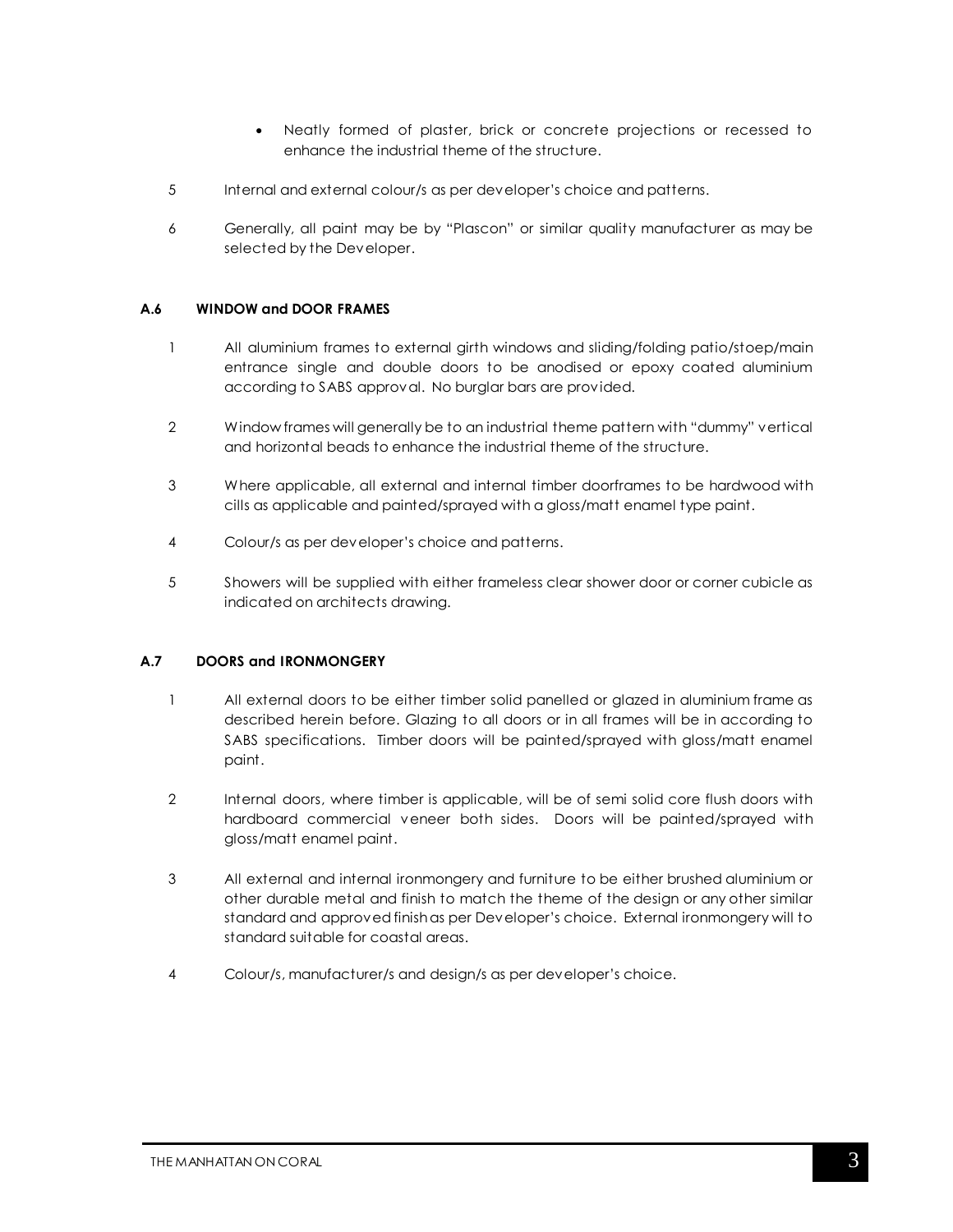# **A.8 ROOFS, EAVES, CLADDING, RAINWATER GOODS (Al colours by Architects schedule and specifications)**

- 1 Double, flat and / or monopitched combination roof construction of either structural steel or timber purlins, beams, etc all in accordance with Structural Engineers drawings and specifications.
- 2 Sheet metal roof covering will be of Chromadek type metal troughed roof sheeting or similar approved and accessories fixed to SAP and/or steel purlins and/or battens according to manufacturer's specifications. Aluminium valley liners will be provided to all valleys. Sheetmetal will be in accordance to standards suitable for coastline areas.
- 3 Where applicable, sheet metal side wall cladding will be of Chromadek metal troughed cladding sheeting or similar approved and accessories fixed to SAP and/or steel purlins and/or battens according to manufacturer's specifications, fixed to brick/concrete/structural steel. Suitable matching edge trims will be provided to all junctions, corners, etc as may be deemed necessary in accordance with the Architect's design.
- 4 Fascias and barges to be fibre cement and/or sheet metal steel sheeting in matching specification and colour of roof material and finish. Rainwater goods and accessories to be coated aluminium or similar. Fibre cement or timber to be painted/sprayed exterior quality PVA paint. Steel to be painted in accordance with manufacturer's and/or SABS specifications applicable to coastal areas.
- 5 Roof or ceiling insulation installed according to National Building Regulations.
- 6 Where applicable, reinforced concrete roofs will be powerfloated with an approved waterproofing system in accordance with the architect's specification and at least 10 year warranty for material and workmanship.
- 7 All gutters, hopper boxes and downpipes will be in accordance with Architects designed profiles.

# **A.9 CEILINGS and SOFFITS**

- 1 Generally, internal ceilings of apartments, communal areas and soffits of patios will be of unfinished exposed concrete as a finish to enhance the industrial theme of the structure. Thus services, conduits, trays, etc. will be v isual fixed to soffit of concrete slabs.
- 2 Generally, if and where applicable, ceilings are suspended 10mm thick Gypsum Rhinoboard taped and skimmed ceilings fixed to galvanised suspended ceiling system, fixed to timber/steel roof construction or alternative soffits of concrete all in accordance with manufacturer's instructions. Such ceilings will to be painted/sprayed with PVA paint. Cornices to will be aluminium or timber shadowline fixed to wall and ceiling system in accordance with manufacturer's specifications.
- 3 Where ceilings as in A.9.2 above is required, one trapdoor and frame size 600 x 600mm as may be deemed necessary by the Architect and indicated, will be installed.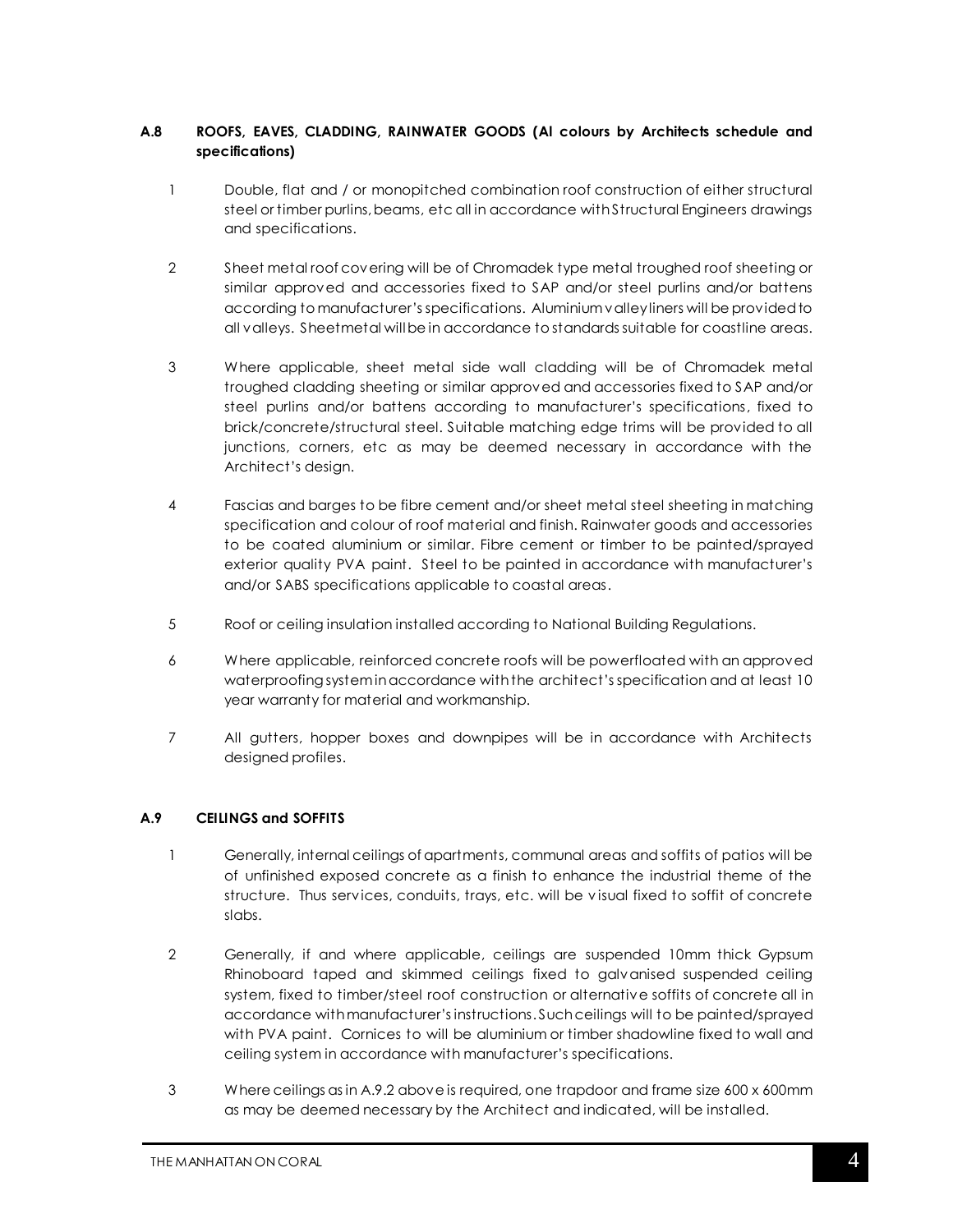4 Isolated bulkheads may be constructed in areas as applicable such as above kitchen areas, etc and will be of 10mm thick Gypsum Rhinoboard constructed and suspended as above.

# **A.10 FLOOR FINISHES**

- 1 Basement Garage and ground floor parking slabs: Smooth power floated reinforced concrete.
- 2 Patios: Durable waterproof in-situ concrete design mix with grinded, polished and sealed finish with visible in-situ aggregate all in accordance with the Engineers and Architects specification and design.
- 3 Entrance and common staircases of building: Durable in-situ concrete design mix with grinded, polished and sealed finish with visible in-situ aggregate all in accordance with the Engineers and Architects specification and design.
- 4 Shower floors:Mosaic type tiles on approx. 60mm waterproofed cement screed to falls and currents.
- 5 Apartment Floor Finish: Laminated or composite recycled type plank floorings: Laminated or composite recycled type plank floorings to Developer's sole selectionon powerfloated concrete floor to areas as indicated on Architects drawings or Durable in-situ concrete design mix with grinded, polished and sealed finish with visible in-situ aggregate all in accordance with the Engineers and Architects specification and design of natural concrete aggregate colour and texture. The selection of any of the two options will remain the developer's sole discretion.
- 6 Aluminium or other approved strips to all butt joints and open edges.

# **A.11 FIREPLACES, BRAAIS & CHIMNEYS (IF AND WHERE APPLICABLE as INDICATED ON ARCHITECTS DRAWINGS)**

- 1 Top floor apartments: Fireplace/s where indicatedon Architects drawings will be either black steel freestanding steel units with fire grid, flue pipe and cowl to Developer's choice or encased in brickwork in accordance with the Architects design.
- 2 North/Northwest/West facing front units patios to all floors: Braai/s where indicated on Architects drawings will be black steel built in steel units with fire grid, flue pipe and cowl to Developer's choice encased in brickwork in accordance with the Architects design.
- 3 All other patios from ground floor till top floor: Braai/s where indicated on Architects drawings will be stainless steel free standing gas braai unit with and including gas bottle and braai cover to Developer's choice.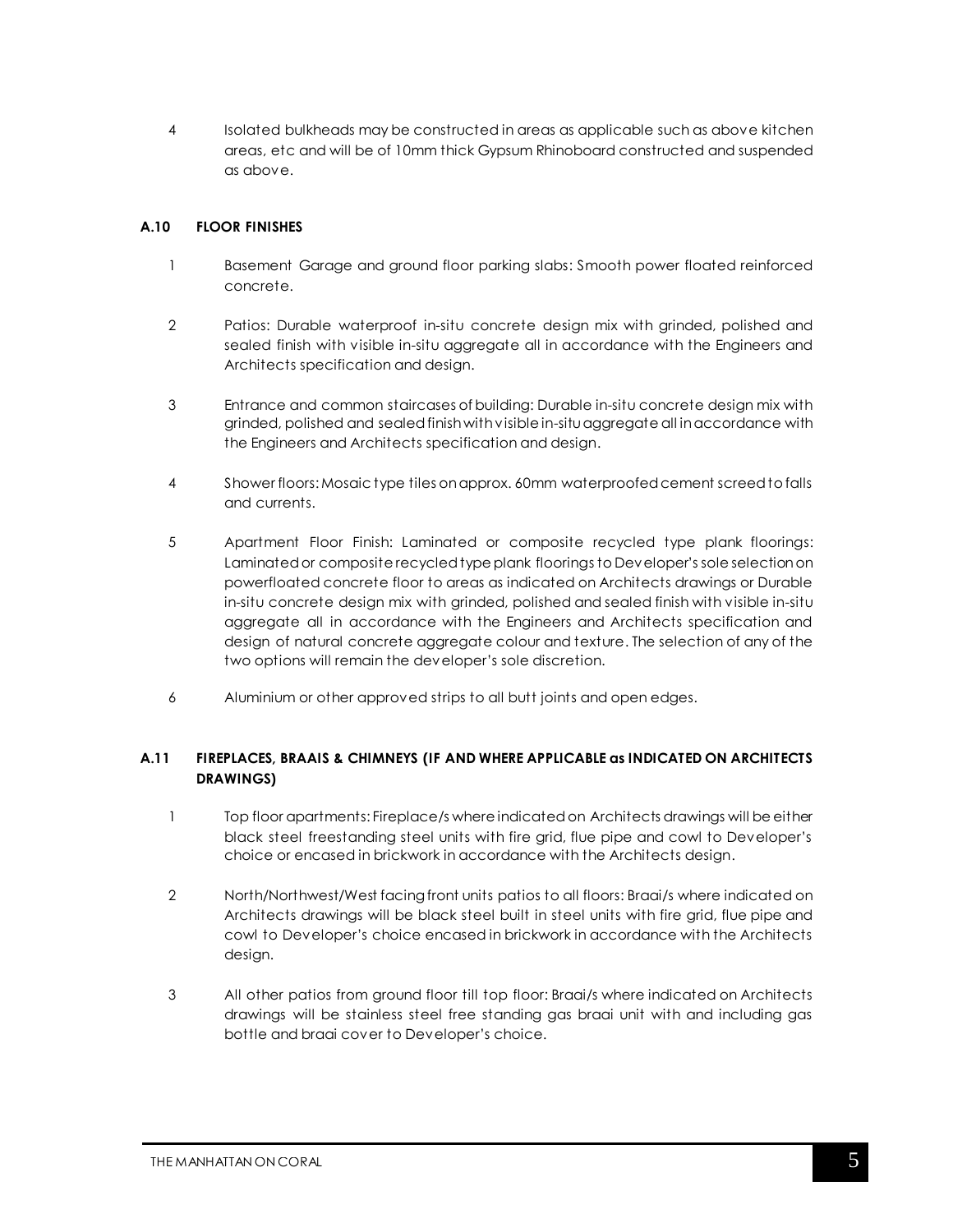# **A.12 SANITARY FITTINGS & BATHROOM SUNDRIES**

- 1 All sanitary fittings to be in accordance with average range standard ceramic fittings to match the industrial theme and as indicated and/or described on Architects drawing and schedules.
- 2 Sanitary sundry fittings and mirrors will be in accordance with average range to match the industrial theme and as indicated and/or described on Architects drawing and schedules
- 3 All hot water will be of heat pump and/or solar geyser systems.

# **A.13 JOINERY FITTINGS**

- 1 All kitchen units to be constructed of particleboard with melamine finish with granite tops (subject to availability) or similar to match industrial theme with all doors to be edged. Furniture will be standard in accordance with Developer's selection to match industrial theme.
- 2 Wardrobes to bedrooms to be white melamine with 1mm high impact edging square line doors. Furniture will be in accordance with Developer's selection to match industrial theme.
- 3 Colour/s, manufacturer/s and design/s as per developer's choice or as indicated on Architect's drawings.

# **A.14 SPECIALIST INSTALLATIONS (According to developer's selection)**

- 1 Electric light fittings and points according to developer's range and layout to match industrial theme. Conduits and light switch boxes will be surface mounted to walls and concrete ceiling soffits. On top floor, will also be exposed and fitted below roof structure elements.
- 2 Kitchens will be fitted with electrical oven, hob and extractor with double bowl above average type sink of either ceramic or stainless steel to match industrial theme.
- 3 Plumbing installation as per the layout on the Architects drawings.
- 4 Lift will be provided from basement and stops at all levels.
- 5 Natural ventilation will be provided to basement.
- 6 Isolated storage cages / boxes will be fixed in areas as indicated on the basement drawing layout. These cages / boxes will comprise general storage as well as a section which may be used for tools storage including a single-phase electrical power point and light as well as an open out "work bench" for the "handy man".
- 7 Entrance to the building will be by remote to operate the electrical sliding gates.
- 8 Intercom system will be installed between the gate and the Apartments.